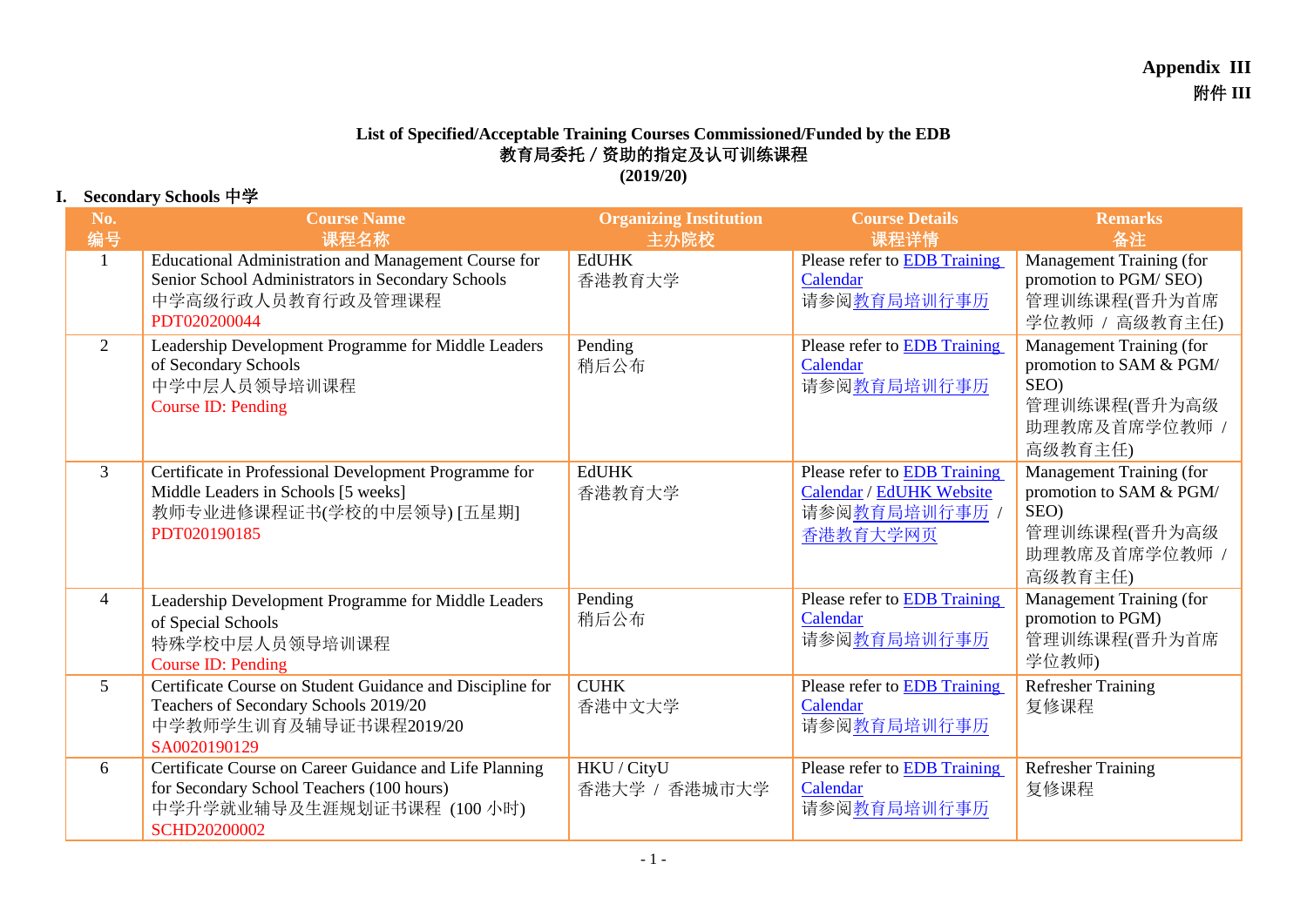| $\overline{7}$ | Diploma Course in Teacher Librarianship (2019-21)<br>(Secondary)<br>2019-21 年度学校图书馆主任文凭课程(中学)<br>Course ID: Nil                                                                                              | <b>HKU SPACE</b><br>香港大学专业进修学院 | Please refer to EDBCM<br>120/2019 / HKU Website<br>请参阅教育局通函第<br>120/2019 号 / 香港大学网<br>页 | <b>Refresher Training</b><br>复修课程 |
|----------------|--------------------------------------------------------------------------------------------------------------------------------------------------------------------------------------------------------------|--------------------------------|-----------------------------------------------------------------------------------------|-----------------------------------|
| 8              | Thematic Courses on Supporting Students with SEN ^<br>(Any course)<br>「支持有特殊教育需要学生」专题课程^(任何一个课程)<br>SE0020200003<br>SE0020200006<br>SE0020200007<br>SE0020200008<br>SE0020200009                             | <b>EdUHK</b><br>香港教育大学         | Please refer to EDB Training<br>Calendar / EdUHK Website<br>请参阅教育局培训行事历 /<br>香港教育大学网页   | <b>Refresher Training</b><br>复修课程 |
| 9              | Advanced Course on Catering for Diverse Learning Needs<br>「照顾不同学习需要」高级课程<br>SE0020200002                                                                                                                     | <b>EdUHK</b><br>香港教育大学         | Please refer to EDB Training<br>Calendar / EdUHK Website<br>请参阅教育局培训行事历 /<br>香港教育大学网页   | <b>Refresher Training</b><br>复修课程 |
| 10             | Certificate in Professional Development Programme for<br>Teachers (Catering for Diverse Learning Needs) -<br><b>Advanced Level</b><br>教师专业进修课程证书(照顾不同学习需要) - 深造班<br>SE0020200088                             | <b>EdUHK</b><br>香港教育大学         | Please refer to EDB Training<br>Calendar / EdUHK Website<br>请参阅教育局培训行事历 /<br>香港教育大学网页   | <b>Refresher Training</b><br>复修课程 |
| 11             | Certificate in Professional Development Programme for<br>Interpretation of Classical Chinese Literature for Secondary<br>Teachers of Chinese Language [5 weeks]<br>中学中文科文言经典解读专业进修课程证书 [五星期]<br>PDT020190218 | <b>EdUHK</b><br>香港教育大学         | Please refer to EDB Training<br>Calendar / EdUHK Website<br>请参阅教育局培训行事历 /<br>香港教育大学网页   | <b>Refresher Training</b><br>复修课程 |
| 12             | Certificate in Professional Development Programme on the<br>Teaching of Chinese Language for Non-Chinese Speaking<br>Students [5 weeks]<br>为非华语学生而设的中国语文教学专业进修课程证书<br>[五星期]<br>PDT020190205                  | <b>EdUHK</b><br>香港教育大学         | Please refer to EDB Training<br>Calendar / EdUHK Website<br>请参阅教育局培训行事历 /<br>香港教育大学网页   | <b>Refresher Training</b><br>复修课程 |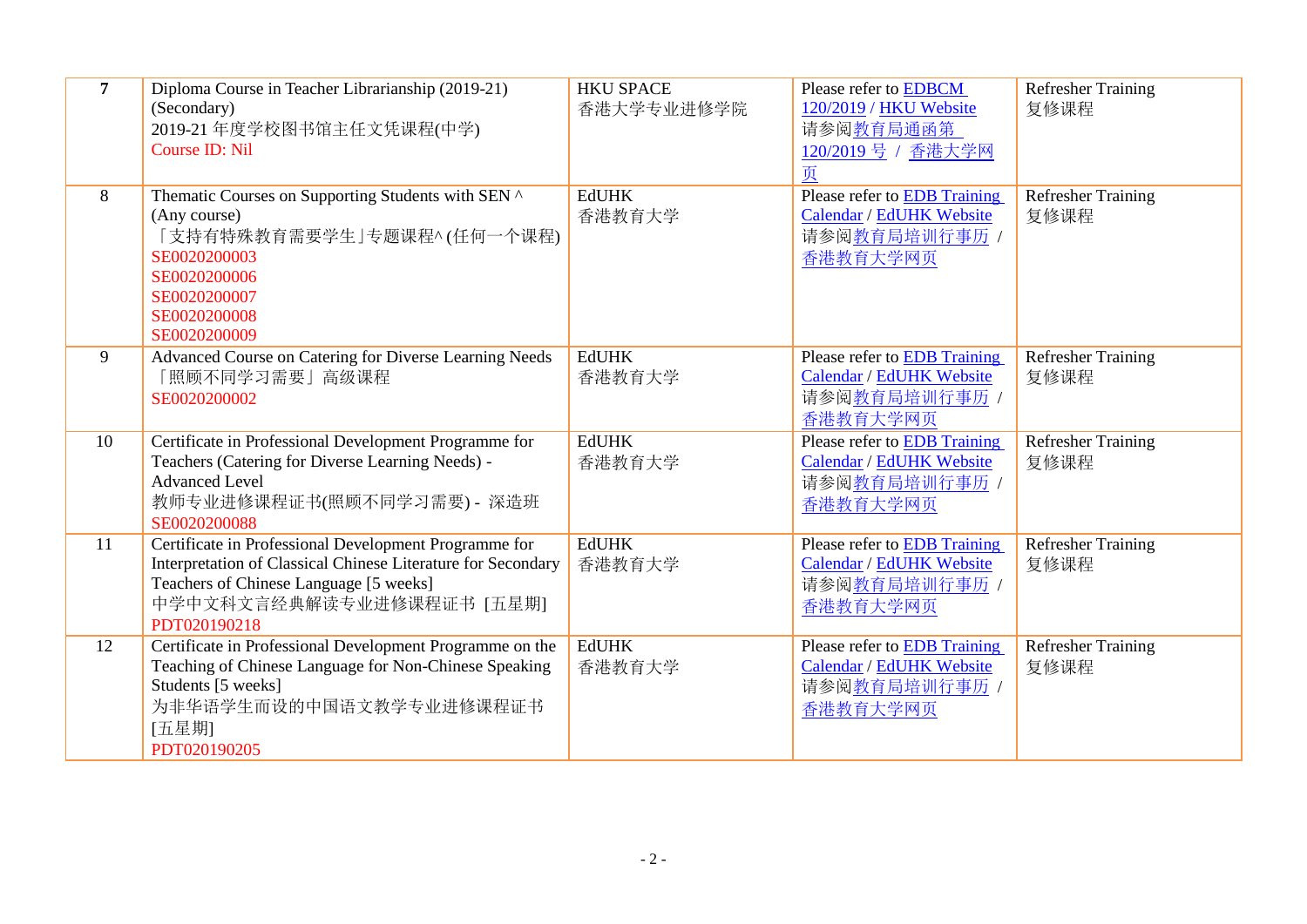| 13 | Certificate in Professional Development Programme for<br>Secondary School Teachers (Mathematics Teaching) [5<br>weeks]<br>中学教师专业进修课程证书(数学教学)[五星期]<br>PDT020190172                                      | <b>EdUHK</b><br>香港教育大学 | Please refer to EDB Training<br>Calendar / EdUHK Website<br>请参阅教育局培训行事历 /<br>香港教育大学网页        | <b>Refresher Training</b><br>复修课程 |
|----|--------------------------------------------------------------------------------------------------------------------------------------------------------------------------------------------------------|------------------------|----------------------------------------------------------------------------------------------|-----------------------------------|
| 14 | Certificate in Professional Development Programme in<br>School Health [5 weeks]<br>教师专业进修课程证书(健康校园) [五星期]<br>PDT020190198                                                                              | <b>EdUHK</b><br>香港教育大学 | Please refer to EDB Training<br>Calendar / EdUHK Website<br>请参阅教育局培训行事历 /<br>香港教育大学网页        | <b>Refresher Training</b><br>复修课程 |
| 15 | Certificate in Professional Development Programme in<br>Teaching Modern China in Liberal Studies Curriculum [5<br>weeks]<br>教师专业进修课程证书(教授通识教育科一现代中国)<br>[五星期]<br>PDT020190199                          | <b>EdUHK</b><br>香港教育大学 | Please refer to <b>EDB</b> Training<br>Calendar / EdUHK Website<br>请参阅教育局培训行事历 /<br>香港教育大学网页 | Refresher Training<br>复修课程        |
| 16 | Certificate in Professional Development Programme on<br>Civic, National and Moral Education in Schools [5 weeks]<br>教师专业进修课程证书(学校的公民、国民与道德教育)<br>[五星期]<br>PDT020190202                                 | <b>EdUHK</b><br>香港教育大学 | Please refer to EDB Training<br>Calendar / EdUHK Website<br>请参阅教育局培训行事历 /<br>香港教育大学网页        | <b>Refresher Training</b><br>复修课程 |
| 17 | Certificate in Professional Development Programme on<br>Prevention and Handling of Unruly and Delinquent<br>Behaviours in Schools [5 weeks]<br>教师专业进修课程证书(预防及处理青少年校内违规与<br>违法行为) [五星期]<br>PDT020190210 | <b>EdUHK</b><br>香港教育大学 | Please refer to EDB Training<br>Calendar / EdUHK Website<br>请参阅教育局培训行事历 /<br>香港教育大学网页        | <b>Refresher Training</b><br>复修课程 |
| 18 | Certificate in Professional Development Programme on<br>Practical Legal Knowledge for Schools [5 weeks]<br>教师专业进修课程证书(学校的实用法律知识) [五星期]<br>PDT020190211                                                 | <b>EdUHK</b><br>香港教育大学 | Please refer to EDB Training<br>Calendar / EdUHK Website<br>请参阅教育局培训行事历 /<br>香港教育大学网页        | <b>Refresher Training</b><br>复修课程 |
| 19 | Certificate in Professional Development Programme on<br>Knowledge Management for Enhancing School<br>Development [5 weeks]<br>教师专业进修课程证书(知识管理与学校发展) [五星期]<br>PDT020190212                              | <b>EdUHK</b><br>香港教育大学 | Please refer to EDB Training<br>Calendar / EdUHK Website<br>请参阅教育局培训行事历 /<br>香港教育大学网页        | Refresher Training<br>复修课程        |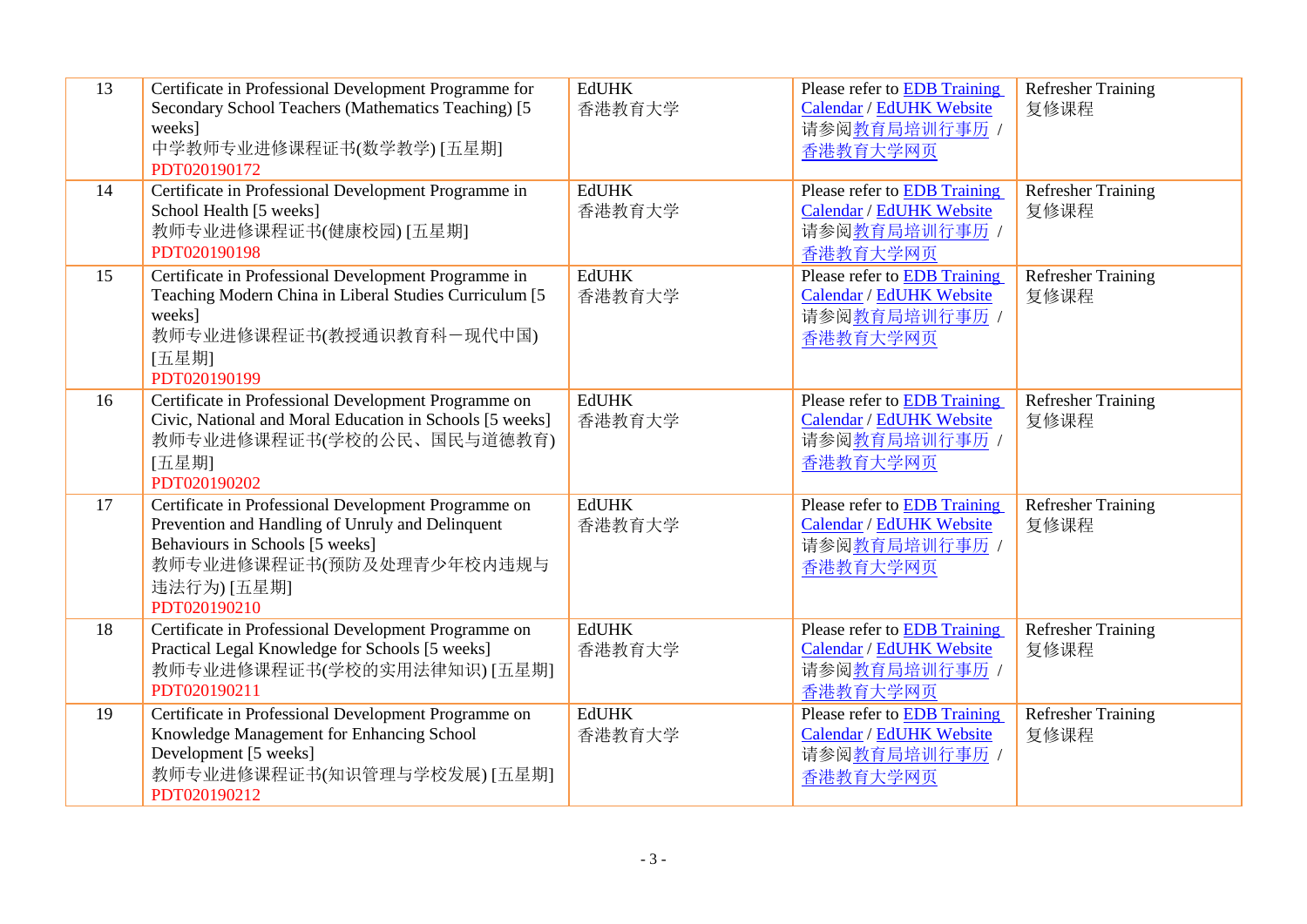| 20 | Certificate in Professional Development Programme on<br>New Paradigm of Learning and Teaching in Physical<br>Education [5 weeks]<br>教师专业进修课程证书(体育学与教之新发展范例) [五<br>星期]<br>PDT020190213                                                                  | <b>EdUHK</b><br>香港教育大学 | Please refer to EDB Training<br>Calendar / EdUHK Website<br>请参阅教育局培训行事历 /<br>香港教育大学网页        | <b>Refresher Training</b><br>复修课程 |
|----|--------------------------------------------------------------------------------------------------------------------------------------------------------------------------------------------------------------------------------------------------------|------------------------|----------------------------------------------------------------------------------------------|-----------------------------------|
| 21 | Certificate in Professional Development Programme on<br>Positive Psychology in School Settings: Promoting Mental<br>Health and Creating Positive Learning Environment [5]<br>weeks]<br>教师专业进修课程证书 (校园正向心理学: 推广精神健<br>康及建构正面学习环境) [五星期]<br>PDT020190226 | <b>EdUHK</b><br>香港教育大学 | Please refer to EDB Training<br>Calendar / EdUHK Website<br>请参阅教育局培训行事历 /<br>香港教育大学网页        | <b>Refresher Training</b><br>复修课程 |
| 22 | Training Course for Special School Teachers<br>特殊学校教师培训课程<br>SE0020200010                                                                                                                                                                              | <b>EdUHK</b><br>香港教育大学 | Please refer to <b>EDB</b> Training<br>Calendar / EdUHK Website<br>请参阅教育局培训行事历 /<br>香港教育大学网页 | <b>Refresher Training</b><br>复修课程 |
| 23 | Certificate in Professional Development Programme on<br>Effective Lesson Observation and Evaluation - a whole<br>school approach [5 weeks]<br>教师专业进修课程证书(有效的观课与评课 - 以学校为<br>本位)[五星期]<br>PDT020190204                                                   | <b>EdUHK</b><br>香港教育大学 | Please refer to EDB Training<br><b>Calendar / EdUHK Website</b><br>请参阅教育局培训行事历 /<br>香港教育大学网页 | <b>Refresher Training</b><br>复修课程 |
| 24 | Certificate in Professional Development Programme on<br>e-Learning in Secondary Mathematics [5 weeks]<br>教师专业进修课程证书(中学数学的电子学习)[五星期]<br>PDT020190173                                                                                                    | <b>EdUHK</b><br>香港教育大学 | Please refer to EDB Training<br>Calendar / EdUHK Website<br>请参阅教育局培训行事历 /<br>香港教育大学网页        | <b>Refresher Training</b><br>复修课程 |
| 25 | Certificate in Professional Development Programme on<br>e-Learning in Secondary English [5 weeks]<br>PDT020190216                                                                                                                                      | <b>EdUHK</b><br>香港教育大学 | Please refer to <b>EDB</b> Training<br>Calendar / EdUHK Website<br>请参阅教育局培训行事历 /<br>香港教育大学网页 | <b>Refresher Training</b><br>复修课程 |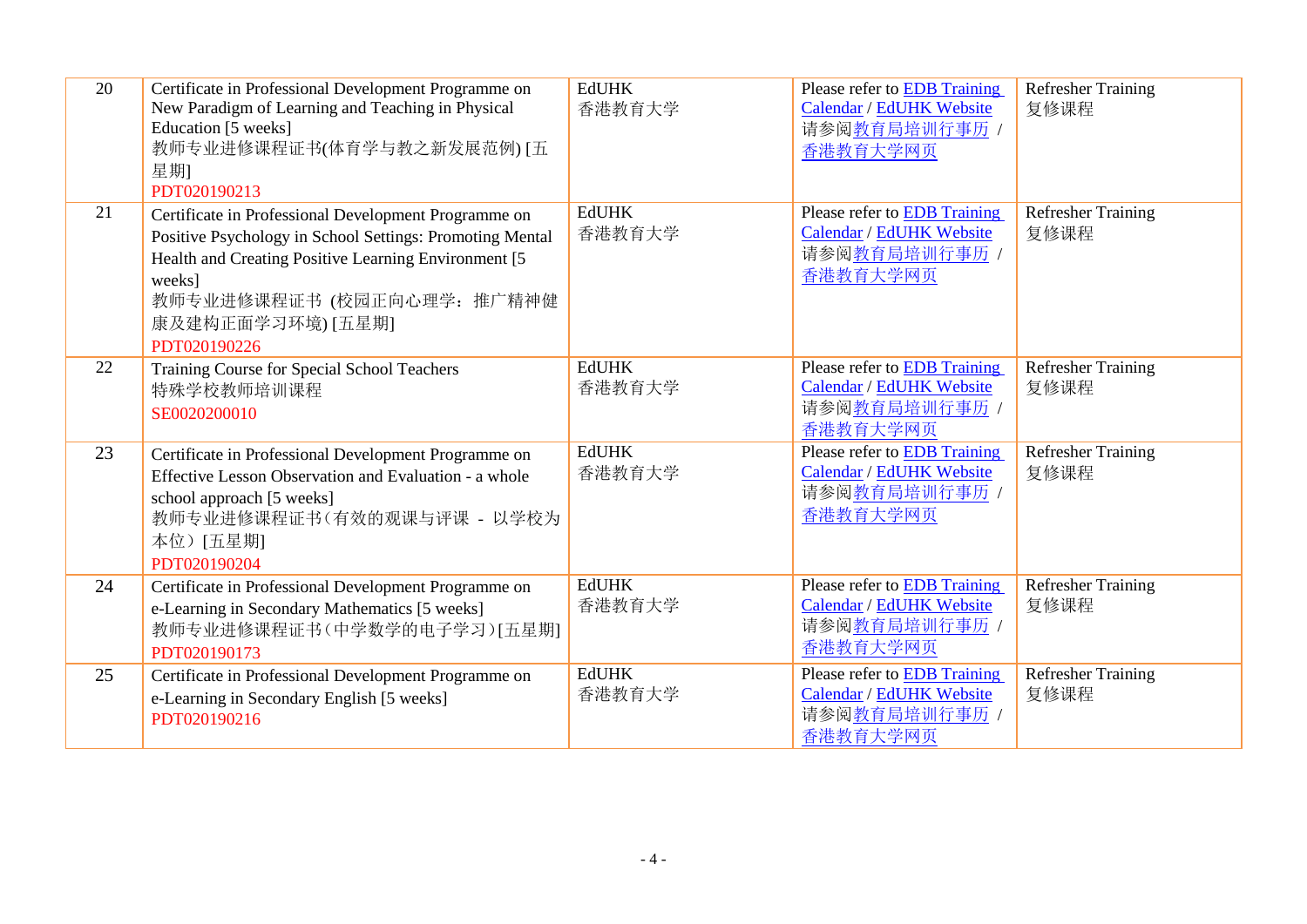| 26 | Certificate in Professional Development Programme on<br>Life Planning Education and Career Guidance [5 weeks]<br>教师专业进修课程证书(生涯规划与事业辅导) [五星期]<br>PDT020190219                            | <b>EdUHK</b><br>香港教育大学 | Please refer to EDB Training<br>Calendar / EdUHK Website<br>请参阅教育局培训行事历 /<br>香港教育大学网页        | <b>Refresher Training</b><br>复修课程 |
|----|-----------------------------------------------------------------------------------------------------------------------------------------------------------------------------------------|------------------------|----------------------------------------------------------------------------------------------|-----------------------------------|
| 27 | Certificate in Professional Development Programme on<br>Communication, Mediation and Complaint Management [5]<br>weeks]<br>教师专业进修课程证书(沟通、调解与投诉管理) [五星<br>期1<br>PDT020190220             | <b>EdUHK</b><br>香港教育大学 | Please refer to EDB Training<br><b>Calendar / EdUHK Website</b><br>请参阅教育局培训行事历 /<br>香港教育大学网页 | <b>Refresher Training</b><br>复修课程 |
| 28 | Certificate in Professional Development Programme on<br>School Improvement and Leadership [5 weeks]<br>教师专业进修课程证书(学校改进与领导) [五星期]<br>PDT020190221                                        | <b>EdUHK</b><br>香港教育大学 | Please refer to EDB Training<br>Calendar / EdUHK Website<br>请参阅教育局培训行事历 /<br>香港教育大学网页        | <b>Refresher Training</b><br>复修课程 |
| 29 | Certificate in Professional Development Programme on<br>Integrating Self-directed Learning in Classroom Pedagogy<br>[5 weeks]<br>教师专业进修课程证书(发展有效「自主学习」课堂教学<br>模式) [五星期]<br>PDT020190223 | <b>EdUHK</b><br>香港教育大学 | Please refer to EDB Training<br>Calendar / EdUHK Website<br>请参阅教育局培训行事历 /<br>香港教育大学网页        | <b>Refresher Training</b><br>复修课程 |
| 30 | Certificate in Professional Development Programme on<br>Hong Kong Society [5 weeks]<br>教师专业进修课程证书(香港社会)[五星期]<br>PDT020190225                                                            | <b>EdUHK</b><br>香港教育大学 | Please refer to EDB Training<br>Calendar / EdUHK Website<br>请参阅教育局培训行事历 /<br>香港教育大学网页        | <b>Refresher Training</b><br>复修课程 |
| 31 | Certificate in Professional Development Programme on<br>Organization and Management of Life-wide Learning<br>Activities [5 weeks]<br>教师专业进修课程证书(全方位学习的组织与管理)[五<br>星期]<br>PDT020190227   | <b>EdUHK</b><br>香港教育大学 | Please refer to EDB Training<br>Calendar / EdUHK Website<br>请参阅教育局培训行事历 /<br>香港教育大学网页        | <b>Refresher Training</b><br>复修课程 |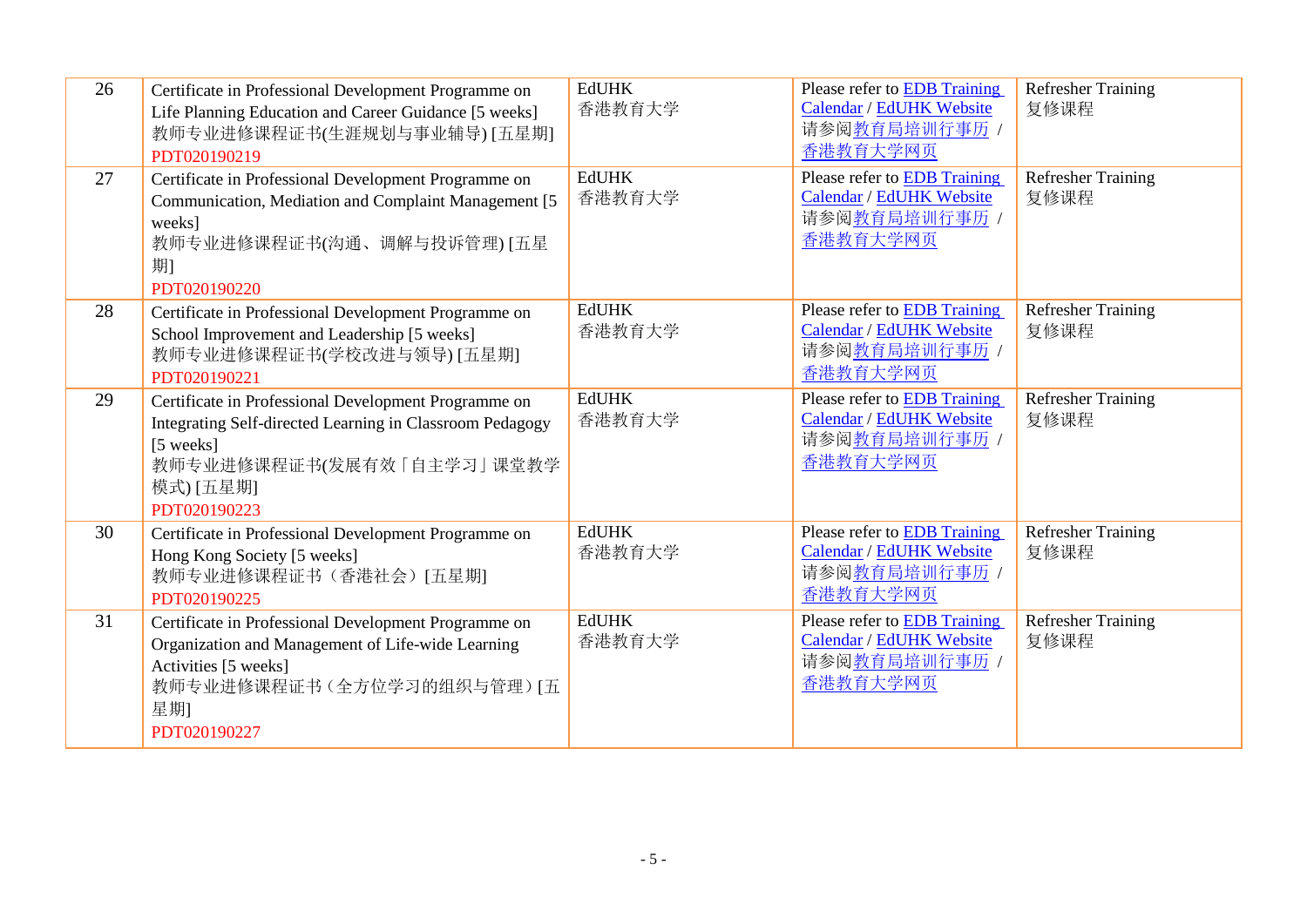| 32 | Certificate in Professional Development Programme on<br>Enhancing Curriculum Planning and Teaching of Life and<br>Society in Junior Secondary Curriculum [5 weeks]<br>教师专业进修课程证书 (初中「生活与社会」课程设计<br>与教学模式) [五星期]<br>PDT020190201 | <b>EdUHK</b><br>香港教育大学 | Please refer to <b>EDB</b> Training<br>Calendar / EdUHK Website<br>请参阅教育局培训行事历 /<br>香港教育大学网页 | <b>Refresher Training</b><br>复修课程 |
|----|---------------------------------------------------------------------------------------------------------------------------------------------------------------------------------------------------------------------------------|------------------------|----------------------------------------------------------------------------------------------|-----------------------------------|
| 33 | Certificate in Professional Development Programme on<br>e-Learning in Secondary Chinese Language [5 weeks]<br>教师专业进修课程证书(中学中文科的电子学习)[五星<br>期1<br>PDT020190174                                                                   | <b>EdUHK</b><br>香港教育大学 | Please refer to EDB Training<br>Calendar / EdUHK Website<br>请参阅教育局培训行事历 /<br>香港教育大学网页        | <b>Refresher Training</b><br>复修课程 |
| 34 | Certificate in Professional Development Programme on<br><b>STEM</b> in Physical Education [5 weeks]<br>教师专业进修课程证书 (体育学与教之科学、科技、工<br>程及数学范畴) [五星期]<br>PDT020190228                                                               | <b>EdUHK</b><br>香港教育大学 | Please refer to <b>EDB</b> Training<br>Calendar / EdUHK Website<br>请参阅教育局培训行事历 /<br>香港教育大学网页 | <b>Refresher Training</b><br>复修课程 |
| 35 | Professional Development Course for Secondary School<br><b>Grade Teachers</b><br>中学学位教师专业培训课程<br>PDT020190337                                                                                                                   | <b>CUHK</b><br>香港中文大学  | Please refer to <b>EDB</b> Training<br>Calendar<br>请参阅教育局培训行事历                               | <b>Refresher Training</b><br>复修课程 |

- ^ Thematic Courses on Supporting Students with Special Educational Needs include the following 3 categories (Please refer to Education Bureau Circular No. 12/2015): 「支援有特殊教育需要學生」專題課程包括以下三個类别(請參考教育局通告第 12/2015 號) :
	- (1) Cognition and Learning Needs 認知及學習需要
	- (2) Behavioural, Emotional and Social Development Needs 行為、情緒及社群發展需要
	- (3) Sensory, Communication and Physical Needs 感知、溝通及肢體需要
- Note: To attain Certification for Principalship, aspiring principals must satisfy the following criteria within a two-year process: 拟任校长必须在两年的校长资格认证程序期内,符合以下的要求方可取得校长资格认证:
	- (i) Successful completion of the needs analysis; 成功完成专业发展需要分析;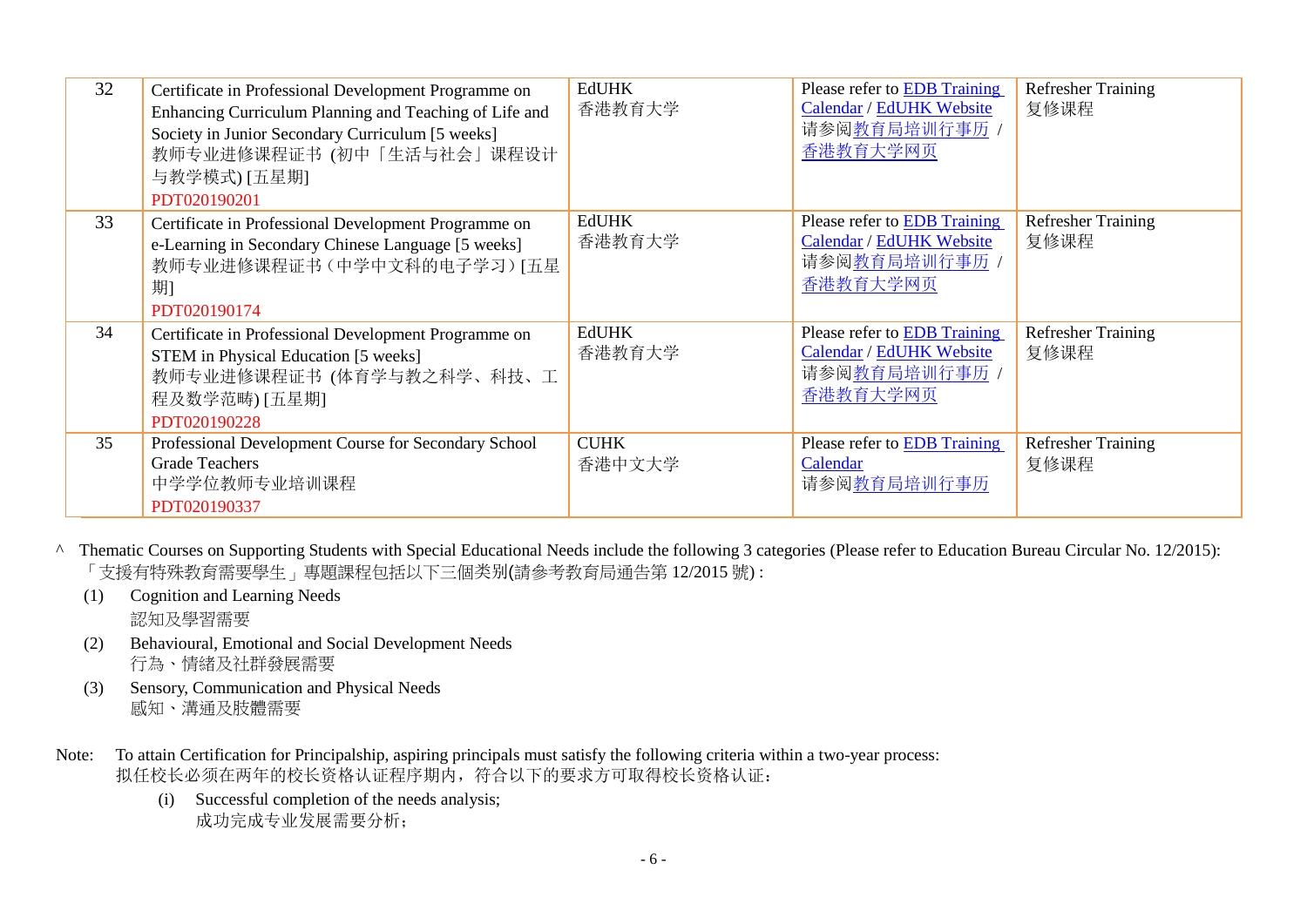- (ii) Successful completion of the Preparation for Principalship course; and 成功完成拟任校长课程;及
- (iii) Fulfilling requirements for the professional development portfolio. 符合专业发展资料册的要求。

For detailed information, please refer to the Education Bureau Circular (EDBC) No. 2/2019. Besides, relevant course details are/will be announced in EDB Training Calendar. 详情请参阅教育局通告第 2/2019 号, 而相关课程资料则会在教育局培训行事历公布。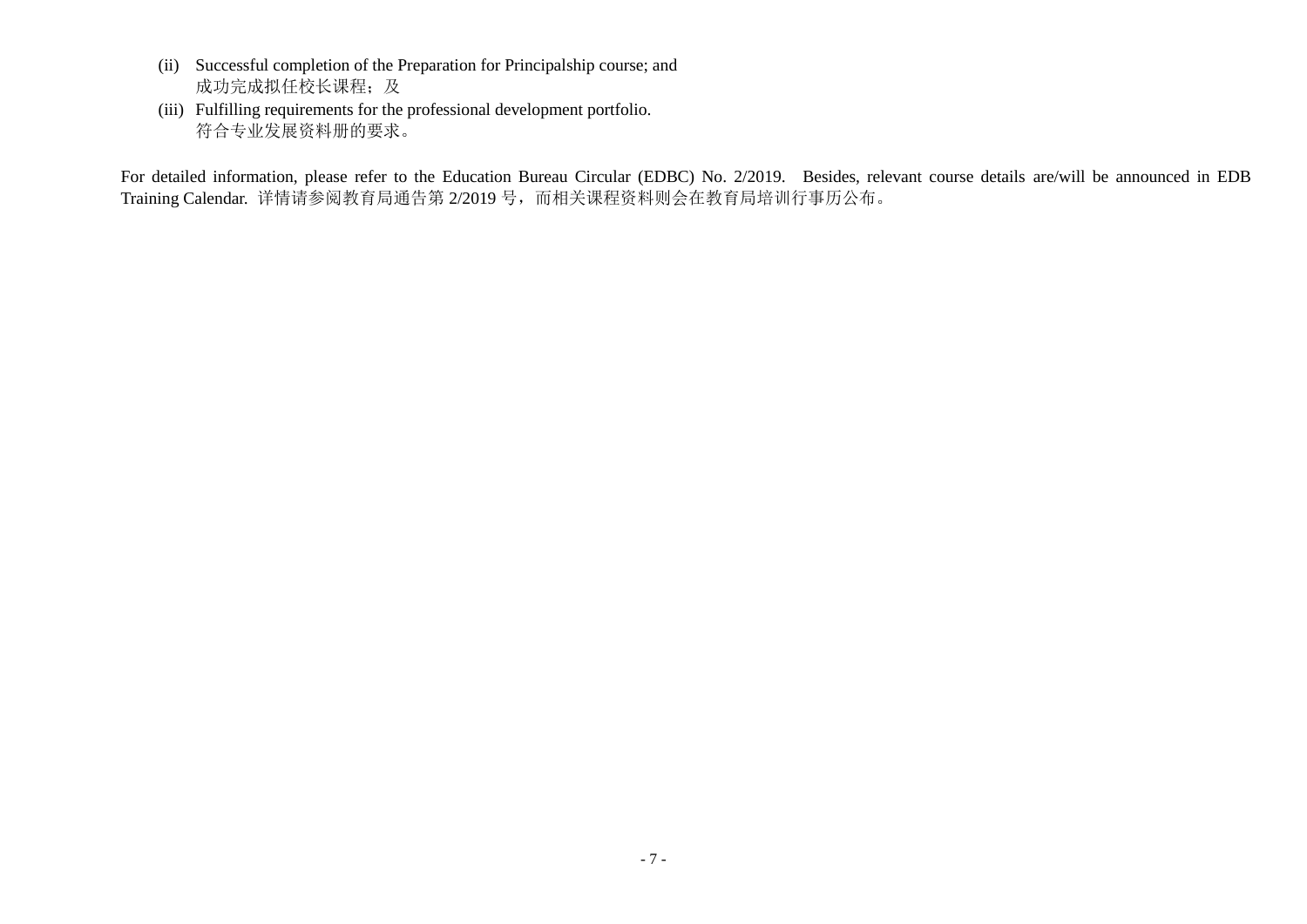## **II. Primary Schools** 小学

| No.<br>编号      | <b>Course Name</b><br>课程名称                                                                                                                                                       | <b>Organizing Institution</b><br>主办院校 | <b>Course Details</b><br>课程详情                                                                | <b>Remarks</b><br>备注                                                             |
|----------------|----------------------------------------------------------------------------------------------------------------------------------------------------------------------------------|---------------------------------------|----------------------------------------------------------------------------------------------|----------------------------------------------------------------------------------|
| $\mathbf{1}$   | Leadership Development Programme for Middle Leaders of<br><b>Primary Schools</b><br>小学中层人员领导培训课程<br><b>Course ID: Pending</b>                                                    | Pending<br>稍后公布                       | Please refer to EDB Training<br>Calendar<br>请参阅教育局培训行事历                                      | Management Training (for<br>promotion to SPSM)<br>管理训练课程(晋升为高级<br>小学学位教师)        |
| $\overline{2}$ | Certificate in Professional Development Programme for<br>Middle Leaders in Schools [5 weeks]<br>教师专业进修课程证书(学校的中层领导) [五星期]<br>PDT020190185                                        | <b>EdUHK</b><br>香港教育大学                | Please refer to EDB Training<br>Calendar / EdUHK Website<br>请参阅教育局培训行事历 /<br>香港教育大学网页        | <b>Management Training (for</b><br>promotion to SPSM)<br>管理训练课程(晋升为高级<br>小学学位教师) |
| 3              | Leadership Development Programme for Middle Leaders of<br>Special Schools<br>特殊学校中层人员领导培训课程<br>Course ID: Pending                                                                | Pending<br>稍后公布                       | Please refer to <b>EDB</b> Training<br>Calendar<br>请参阅教育局培训行事历                               | Management Training (for<br>promotion to SPSM)<br>管理训练课程(晋升为高级<br>小学学位教师)        |
| $\overline{4}$ | Certificate Course on Student Guidance and Discipline for<br>Teachers of Primary Schools 2019/20小学教师学生训育及<br>辅导证书课程2019/20<br>SA0020190127, SA0020190121                         | CUHK 香港中文大学,<br>EdUHK 香港教育大学          | Please refer to EDB Training<br>Calendar<br>请参阅教育局培训行事历                                      | <b>Refresher Training</b><br>复修课程                                                |
| $5^{\circ}$    | Diploma Course in Teacher Librarianship (2019-21)<br>(Primary)<br>2019-21 年度学校图书馆主任文凭课程 (小学)<br><b>Course ID: Nil</b>                                                            | <b>HKU SPACE</b><br>香港大学专业进修学院        | Please refer to EDBCM<br>120/2019 / HKU Website<br>请参阅教育局通函第<br>120/2019 号 / 香港大学网<br>页      | <b>Refresher Training</b><br>复修课程                                                |
| 6              | Thematic Courses on Supporting Students with SEN ^ (Any<br>course)<br>「支持有特殊教育需要学生」专题课程^(任何一个课程)<br>SE0020200003<br>SE0020200006<br>SE0020200007<br>SE0020200008<br>SE0020200009 | <b>EdUHK</b><br>香港教育大学                | Please refer to EDB Training<br><b>Calendar / EdUHK Website</b><br>请参阅教育局培训行事历 /<br>香港教育大学网页 | <b>Refresher Training</b><br>复修课程                                                |
| $\tau$         | Advanced Course on Catering for Diverse Learning Needs<br>「照顾不同学习需要」高级课程<br>SE0020200002                                                                                         | <b>EdUHK</b><br>香港教育大学                | Please refer to EDB Training<br>Calendar / EdUHK Website<br>请参阅教育局培训行事历 /<br>香港教育大学网页        | <b>Refresher Training</b><br>复修课程                                                |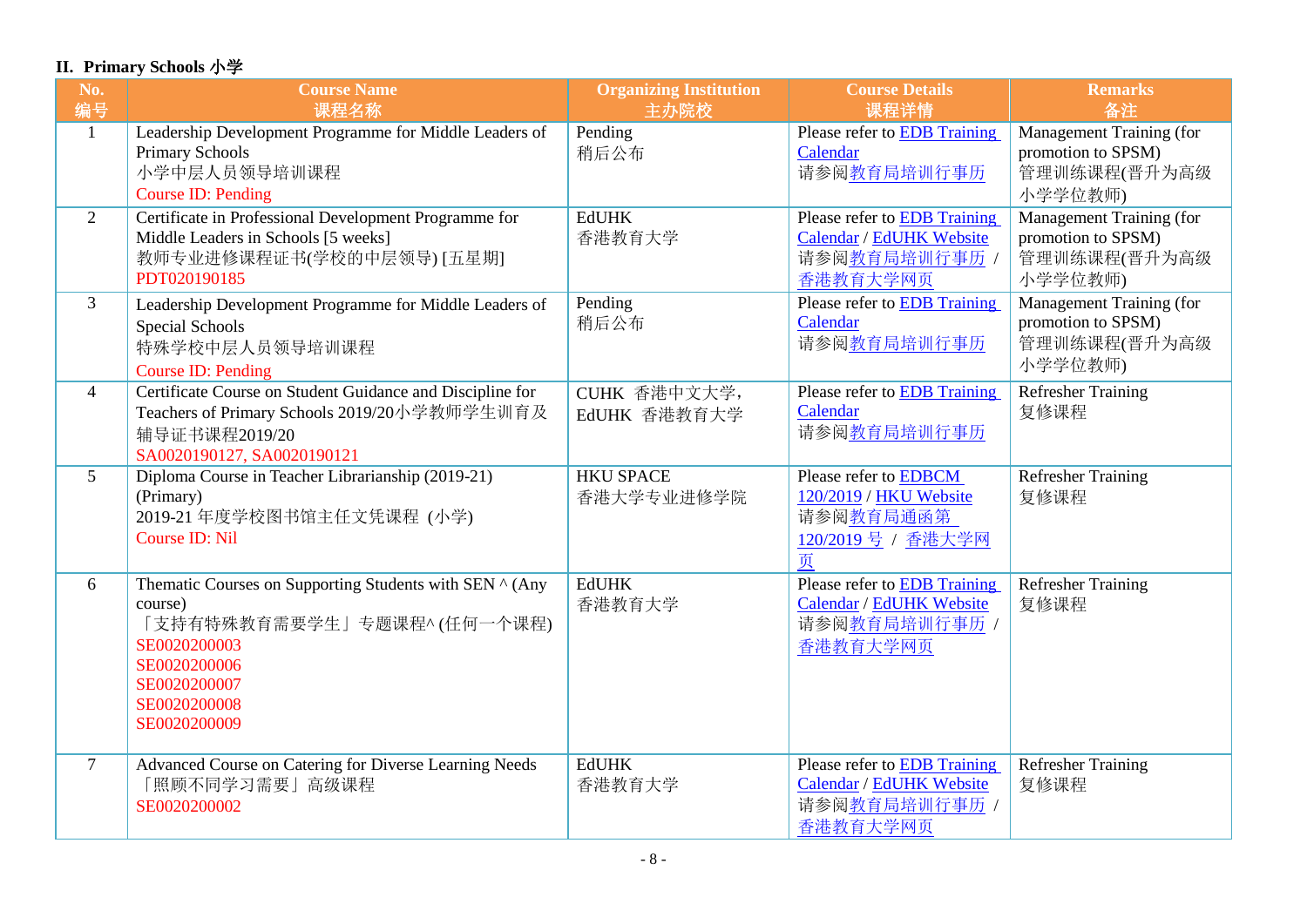| 8  | Certificate in Professional Development Programme for<br>Teachers (Catering for Diverse Learning Needs) - Advanced<br>Level<br>教师专业进修课程证书(照顾不同学习需要) - 深造班<br>SE0020200088                   | <b>EdUHK</b><br>香港教育大学 | Please refer to <b>EDB</b> Training<br>Calendar / EdUHK Website<br>请参阅教育局培训行事历 /<br>香港教育大学网页        | <b>Refresher Training</b><br>复修课程 |
|----|---------------------------------------------------------------------------------------------------------------------------------------------------------------------------------------------|------------------------|-----------------------------------------------------------------------------------------------------|-----------------------------------|
| 9  | Certificate in Professional Development Programme on the<br>Teaching of Chinese Language for Non-Chinese Speaking<br>Students [5 weeks]<br>为非华语学生而设的中国语文教学专业进修课程证书<br>[五星期]<br>PDT020190205 | <b>EdUHK</b><br>香港教育大学 | Please refer to EDB Training<br>Calendar / EdUHK Website<br>请参阅教育局培训行事历 /<br>香港教育大学网页               | <b>Refresher Training</b><br>复修课程 |
| 10 | Certificate in Professional Development Programme on<br>Optimizing Chinese Language Teaching [5 weeks]<br>提高中国语文教学效益专业进修课程证书 [五星期]<br>PDT020190206                                          | <b>EdUHK</b><br>香港教育大学 | Please refer to EDB Training<br>Calendar / EdUHK Website<br>请参阅教育局培训行事历 /<br>香港教育大学网页               | <b>Refresher Training</b><br>复修课程 |
| 11 | Certificate in Professional Development Programme for<br>Primary School Teachers (Mathematics Teaching) [5 weeks]<br>小学教师专业进修课程证书(数学教学)[五星期]<br>PDT020190197                                | <b>EdUHK</b><br>香港教育大学 | Please refer to <b>EDB</b> Training<br><b>Calendar / EdUHK Website</b><br>请参阅教育局培训行事历 /<br>香港教育大学网页 | <b>Refresher Training</b><br>复修课程 |
| 12 | Certificate in Professional Development Programme in<br>School Health [5 weeks]<br>教师专业进修课程证书(健康校园) [五星期]<br>PDT020190198                                                                   | <b>EdUHK</b><br>香港教育大学 | Please refer to EDB Training<br>Calendar / EdUHK Website<br>请参阅教育局培训行事历 /<br>香港教育大学网页               | <b>Refresher Training</b><br>复修课程 |
| 13 | Certificate in Professional Development Programme on<br>e-Learning in Primary Schools [5 weeks]<br>小学教师专业进修课程证书(小学的电子学习) [五星期]<br>PDT020190184                                              | <b>EdUHK</b><br>香港教育大学 | Please refer to EDB Training<br>Calendar / EdUHK Website<br>请参阅教育局培训行事历 /<br>香港教育大学网页               | <b>Refresher Training</b><br>复修课程 |
| 14 | Certificate in Professional Development Programme on<br>Civic, National and Moral Education in Schools [5 weeks]<br>教师专业进修课程证书(学校的公民、国民与道德教育)[五<br>星期]<br>PDT020190202                      | <b>EdUHK</b><br>香港教育大学 | Please refer to EDB Training<br>Calendar / EdUHK Website<br>请参阅教育局培训行事历 /<br>香港教育大学网页               | <b>Refresher Training</b><br>复修课程 |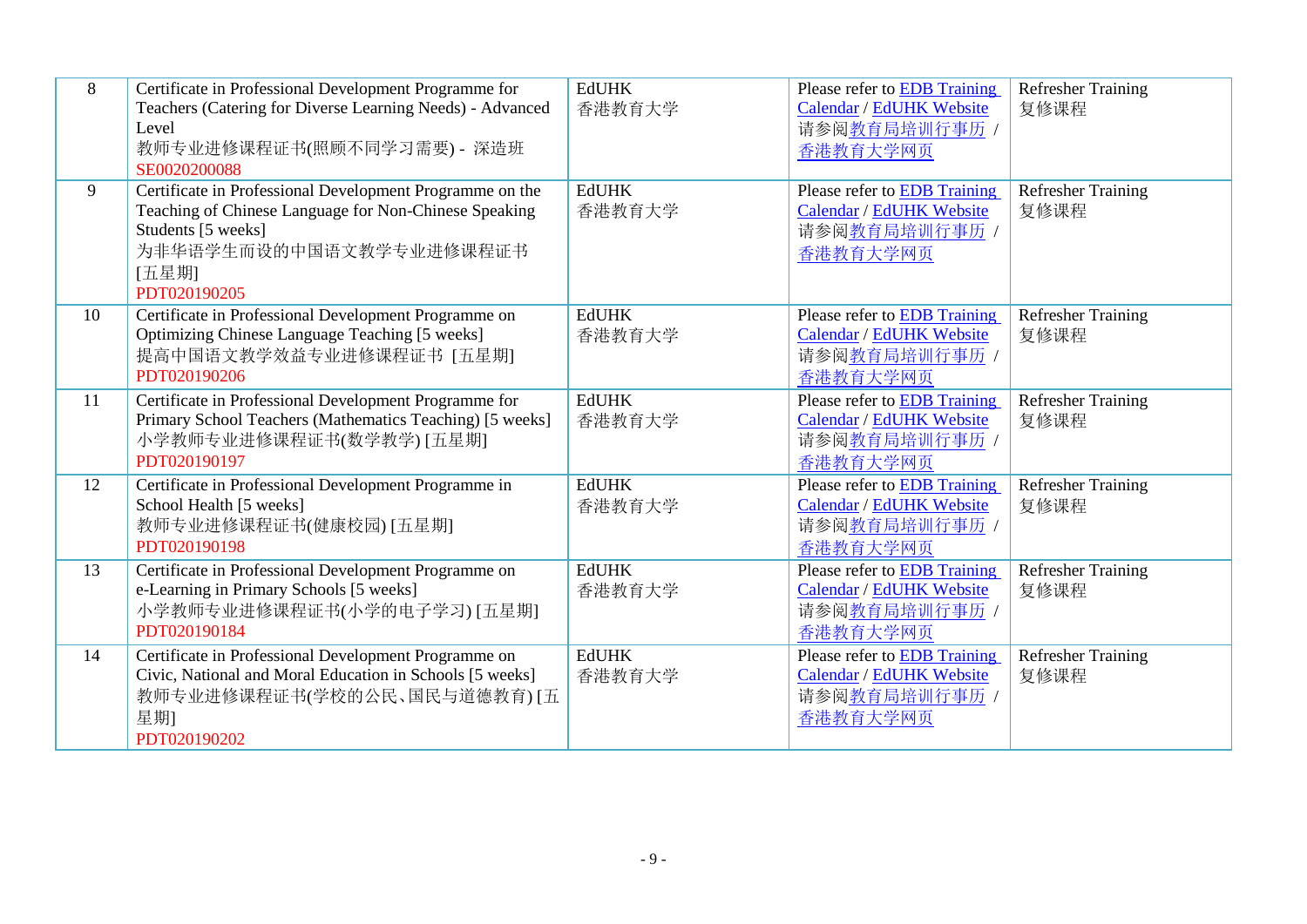| 15 | Certificate in Professional Development Programme on<br>Development of School-based Mathematics Learning and<br>Curriculum [5 weeks]<br>教师专业进修课程证书(校本数学学习与课程设计)[五星<br>期1<br>PDT020190209                                                               | <b>EdUHK</b><br>香港教育大学 | <b>Please refer to EDB Training</b><br>Calendar / EdUHK Website<br>请参阅教育局培训行事历 /<br>香港教育大学网页        | <b>Refresher Training</b><br>复修课程 |
|----|--------------------------------------------------------------------------------------------------------------------------------------------------------------------------------------------------------------------------------------------------------|------------------------|-----------------------------------------------------------------------------------------------------|-----------------------------------|
| 16 | Certificate in Professional Development Programme on<br>Prevention and Handling of Unruly and Delinquent<br>Behaviours in Schools [5 weeks]<br>教师专业进修课程证书(预防及处理青少年校内违规与违<br>法行为) [五星期]<br>PDT020190210                                                 | <b>EdUHK</b><br>香港教育大学 | Please refer to EDB Training<br>Calendar / EdUHK Website<br>请参阅教育局培训行事历 /<br>香港教育大学网页               | <b>Refresher Training</b><br>复修课程 |
| 17 | Certificate in Professional Development Programme on<br>Practical Legal Knowledge for Schools [5 weeks]<br>教师专业进修课程证书(学校的实用法律知识) [五星期]<br>PDT020190211                                                                                                 | <b>EdUHK</b><br>香港教育大学 | <b>Please refer to EDB Training</b><br>Calendar / EdUHK Website<br>请参阅教育局培训行事历 /<br>香港教育大学网页        | <b>Refresher Training</b><br>复修课程 |
| 18 | Certificate in Professional Development Programme on<br>Knowledge Management for Enhancing School Development<br>[5 weeks]<br>教师专业进修课程证书(知识管理与学校发展)[五星期]<br>PDT020190212                                                                               | <b>EdUHK</b><br>香港教育大学 | Please refer to EDB Training<br>Calendar / EdUHK Website<br>请参阅教育局培训行事历 /<br>香港教育大学网页               | <b>Refresher Training</b><br>复修课程 |
| 19 | Certificate in Professional Development Programme on New<br>Paradigm of Learning and Teaching in Physical Education [5<br>weeks]<br>教师专业进修课程证书(体育学与教之新发展范例) [五星<br>期1<br>PDT020190213                                                                  | <b>EdUHK</b><br>香港教育大学 | Please refer to <b>EDB</b> Training<br><b>Calendar / EdUHK Website</b><br>请参阅教育局培训行事历 /<br>香港教育大学网页 | <b>Refresher Training</b><br>复修课程 |
| 20 | Certificate in Professional Development Programme on<br>Positive Psychology in School Settings: Promoting Mental<br>Health and Creating Positive Learning Environment [5]<br>weeks]<br>教师专业进修课程证书 (校园正向心理学: 推广精神健康<br>及建构正面学习环境) [五星期]<br>PDT020190226 | <b>EdUHK</b><br>香港教育大学 | Please refer to <b>EDB</b> Training<br>Calendar / EdUHK Website<br>请参阅教育局培训行事历 /<br>香港教育大学网页        | <b>Refresher Training</b><br>复修课程 |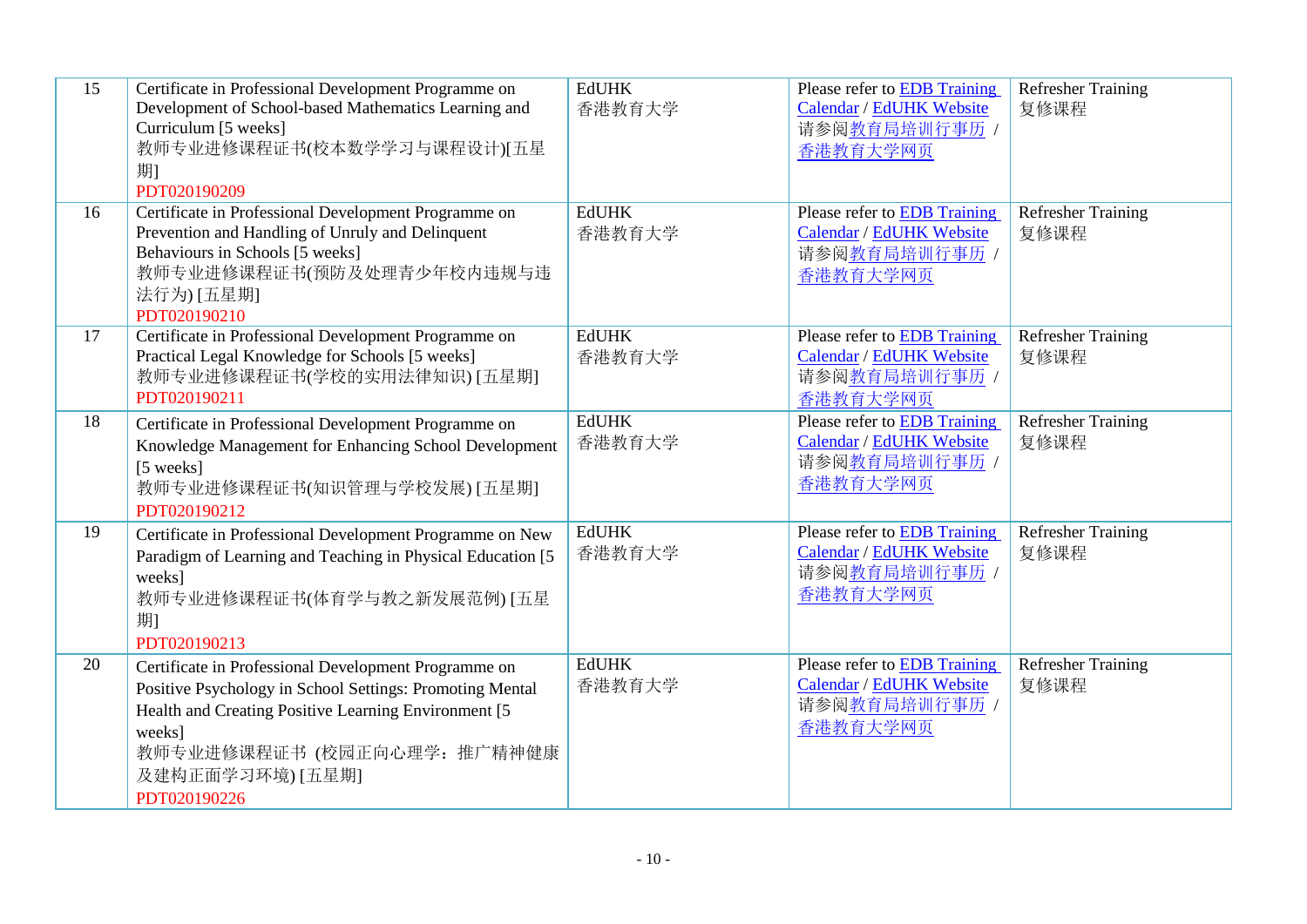| 21 | Training Course for Special School Teachers<br>特殊学校教师培训课程<br>SE0020200010                                                                                                                            | <b>EdUHK</b><br>香港教育大学 | Please refer to EDB Training<br>Calendar / EdUHK Website<br>请参阅教育局培训行事历 /<br>香港教育大学网页        | <b>Refresher Training</b><br>复修课程 |
|----|------------------------------------------------------------------------------------------------------------------------------------------------------------------------------------------------------|------------------------|----------------------------------------------------------------------------------------------|-----------------------------------|
| 22 | Certificate in Professional Development Programme on<br>Effective Lesson Observation and Evaluation - a whole<br>school approach [5 weeks]<br>教师专业进修课程证书(有效的观课与评课 - 以学校为<br>本位)[五星期]<br>PDT020190204 | <b>EdUHK</b><br>香港教育大学 | <b>Please refer to EDB Training</b><br>Calendar / EdUHK Website<br>请参阅教育局培训行事历 /<br>香港教育大学网页 | Refresher Training<br>复修课程        |
| 23 | Certificate in Professional Development Programme on<br>e-Learning in Primary Mathematics [5 weeks]<br>教师专业进修课程证书(小学数学的电子学习)[五星期]<br>PDT020190214                                                    | <b>EdUHK</b><br>香港教育大学 | Please refer to EDB Training<br>Calendar / EdUHK Website<br>请参阅教育局培训行事历 /<br>香港教育大学网页        | <b>Refresher Training</b><br>复修课程 |
| 24 | Certificate in Professional Development Programme on<br>e-Learning in Primary English [5 weeks]<br>PDT020190215                                                                                      | <b>EdUHK</b><br>香港教育大学 | Please refer to EDB Training<br>Calendar / EdUHK Website<br>请参阅教育局培训行事历 /<br>香港教育大学网页        | <b>Refresher Training</b><br>复修课程 |
| 25 | Certificate in Professional Development Programme on<br>e-Learning in Primary Chinese Language [5 weeks]<br>教师专业进修课程证书(小学中文科的电子学习)[五星<br>期1<br>PDT020190188                                          | <b>EdUHK</b><br>香港教育大学 | Please refer to EDB Training<br><b>Calendar / EdUHK Website</b><br>请参阅教育局培训行事历 /<br>香港教育大学网页 | <b>Refresher Training</b><br>复修课程 |
| 26 | Certificate in Professional Development Programme on<br>Communication, Mediation and Complaint Management [5]<br>weeks]<br>教师专业进修课程证书(沟通、调解与投诉管理) [五星期]<br>PDT020190220                              | <b>EdUHK</b><br>香港教育大学 | Please refer to EDB Training<br>Calendar / EdUHK Website<br>请参阅教育局培训行事历 /<br>香港教育大学网页        | <b>Refresher Training</b><br>复修课程 |
| 27 | Certificate in Professional Development Programme on<br>School Improvement and Leadership [5 weeks]<br>教师专业进修课程证书(学校改进与领导) [五星期]<br>PDT020190221                                                     | <b>EdUHK</b><br>香港教育大学 | Please refer to EDB Training<br>Calendar / EdUHK Website<br>请参阅教育局培训行事历 /<br>香港教育大学网页        | <b>Refresher Training</b><br>复修课程 |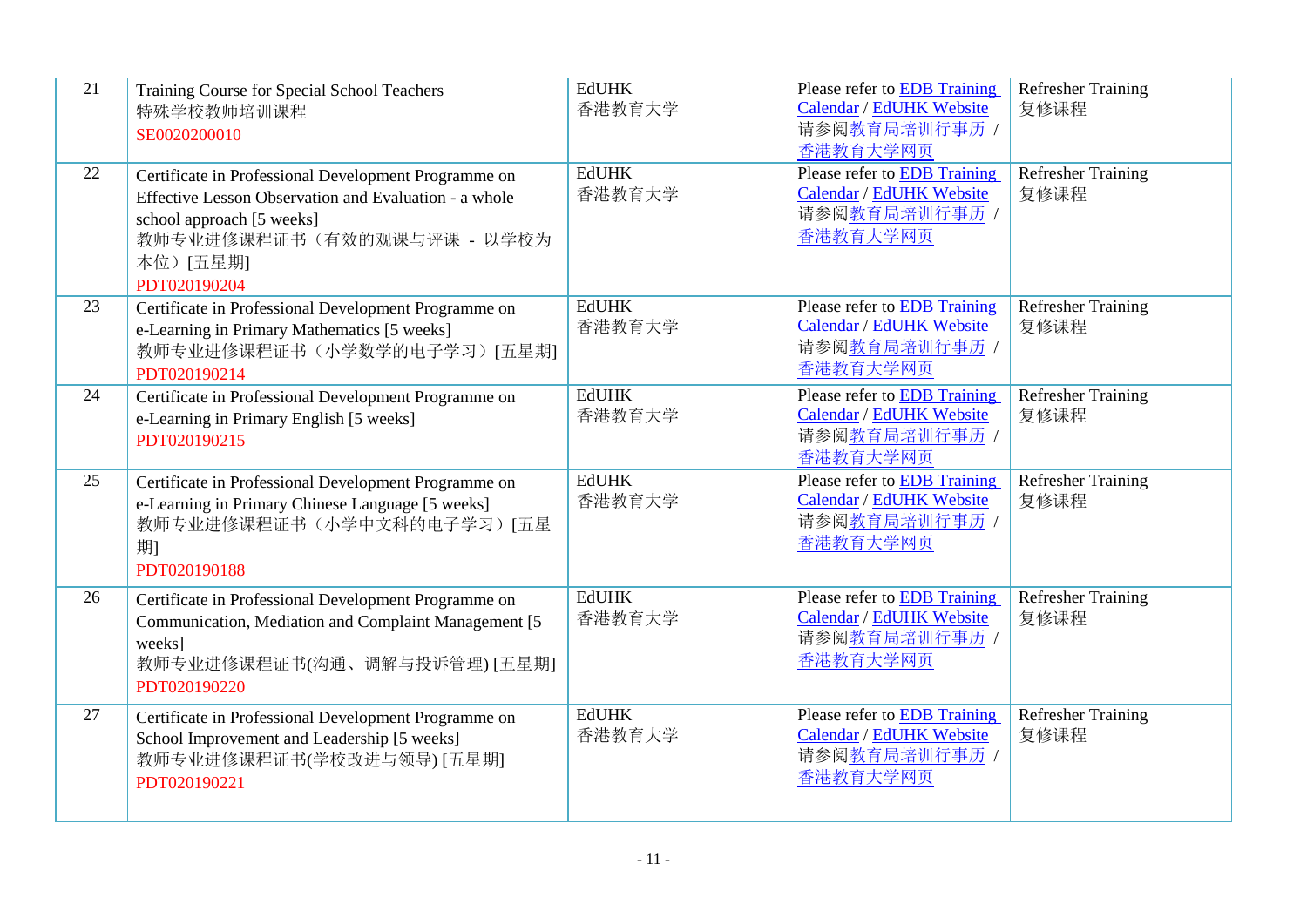| 28 | Certificate in Professional Development Programme on<br>Integrating Self-directed Learning in Classroom Pedagogy [5]<br>weeks]<br>教师专业进修课程证书(发展有效「自主学习」课堂教学<br>模式) [五星期]<br>PDT020190223                              | <b>EdUHK</b><br>香港教育大学 | Please refer to EDB Training<br>Calendar / EdUHK Website<br>请参阅教育局培训行事历 /<br>香港教育大学网页        | <b>Refresher Training</b><br>复修课程 |
|----|-----------------------------------------------------------------------------------------------------------------------------------------------------------------------------------------------------------------------|------------------------|----------------------------------------------------------------------------------------------|-----------------------------------|
| 29 | Certificate in Professional Development Programme on<br>Coding Mobile Apps for Computational Thinking<br>Development [5 weeks]<br>教师专业进修课程证书(编写流动应用程序发展运算思维)<br>[五星期]<br>PDT020190222                                 | <b>EdUHK</b><br>香港教育大学 | Please refer to EDB Training<br>Calendar / EdUHK Website<br>请参阅教育局培训行事历 /<br>香港教育大学网页        | <b>Refresher Training</b><br>复修课程 |
| 30 | Certificate in Professional Development Programme on<br>Organization and Management of Life-wide Learning<br>Activities [5 weeks]<br>教师专业进修课程证书(全方位学习的组织与管理)[五<br>星期]<br>PDT020190227                                 | <b>EdUHK</b><br>香港教育大学 | Please refer to EDB Training<br>Calendar / EdUHK Website<br>请参阅教育局培训行事历 /<br>香港教育大学网页        | <b>Refresher Training</b><br>复修课程 |
| 31 | Certificate in Professional Development Programme on<br>Curriculum Design, Pedagogy and Assessment for STEM<br>Education in Primary Schools [5 weeks]<br>教师专业进修课程证书(小学 STEM 教育的课程设计、教<br>学法及评估) [五星期]<br>PDT020190189 | <b>EdUHK</b><br>香港教育大学 | Please refer to EDB Training<br>Calendar / EdUHK Website<br>请参阅教育局培训行事历 /<br>香港教育大学网页        | <b>Refresher Training</b><br>复修课程 |
| 32 | Certificate in Professional Development Programme on<br>STEM in Physical Education [5 weeks]<br>教师专业进修课程证书 (体育学与教之科学、科技、工程<br>及数学范畴) [五星期]<br>PDT020190228                                                            | <b>EdUHK</b><br>香港教育大学 | Please refer to EDB Training<br>Calendar / EdUHK Website<br>请参阅教育局培训行事历 /<br>香港教育大学网页        | <b>Refresher Training</b><br>复修课程 |
| 33 | Certificate in Professional Development Programme in Music<br>Education [5 weeks]<br>教师专业进修课程证书(音乐教育)[五星期]<br>PDT020190239                                                                                            | <b>EdUHK</b><br>香港教育大学 | Please refer to EDB Training<br><b>Calendar / EdUHK Website</b><br>请参阅教育局培训行事历 /<br>香港教育大学网页 | <b>Refresher Training</b><br>复修课程 |